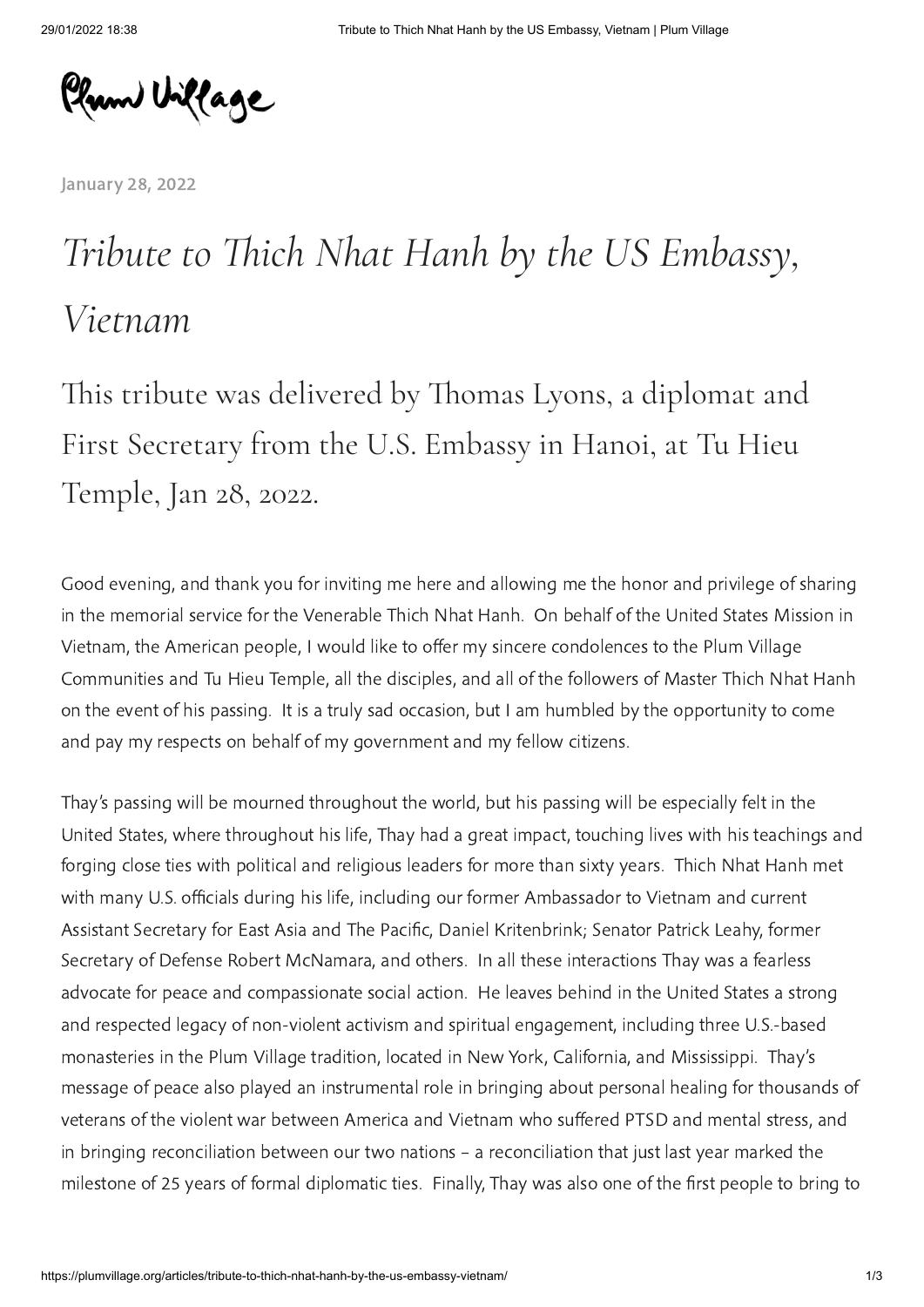## 29/01/2022 18:38 Tribute to Thich Nhat Hanh by the US Embassy, Vietnam | Plum Village

America the gift of the Zen practices of mindfulness, which have since become ubiquitous in the fields of healthcare, psychology, and education; and in the daily lives of thousands of Americans.

Thich Nhat Hanh will be most remembered for his tireless championing of religious freedom, human rights, non-violence, and his message of mindfulness in daily life. Although Thay's influence spread well beyond the realm of religion, he leaves a legacy as one of the most influential religious leaders in recent history. Thay is probably best remembered as a leading light in interfaith and inter-religious dialogue. In his book, Living Buddha, Living Christ, Thay wrote that "Christians and Buddhists who are both living deeply into their contemplative lives do not think those in other traditions are going the wrong way. Religious experience is a human experience. It has to do with human consciousness, individual and collective." Through his extensive dialogue and relationships, people from all religions have learned much from one another.

Thich Nhat Hanh's compassion for interreligious harmony was probably most visible in his relationship with Dr. Martin Luther King. At their first meeting in 1966, Thay recognized the Buddha nature in the Baptist minister, and told King he was a Bodhisattva. In nominating Thich Nhat Hanh for a Nobel Prize, Dr. King reciprocated the honor, calling Thay "an apostle of peace and non-violence." As I reflect on the totality of Master Thich's life and influence, another title I believe describes Thay is "prophet." The term "prophet" in the biblical sense is not, as commonly misunderstood, one who predicts the future, but rather one who communicates with the Divine, and then proclaims that messages to other people. Prophets speak with authority and proclaim truth. But oftentimes, the truth they bear, while necessary, is uncomfortable. And though Thay spoke the truth, and spoke it with utmost compassion, his words, like those of his brother Martin Luther King, were not always received in the compassionate spirit in which they were offered.

Thich Nhat Hanh thought deeply, pondering the eternal questions of life, existence, and meaning. He caused us to ponder them too. He invited us to consider the way of others. Following in the footsteps of Jesus and Martin Luther King, Thay said, "to love our enemies, we must practice deep looking to understand him. If we do, we accept him, and we love him. At the moment we accept and love him, he ceases to be our enemy."

Our world today is filled with animosity. Distrust. Anger. Vitrol. This acrimony exists between people of different religions, between people of no religion and people of faith, between people with different political beliefs. Between different nationalities, or even between people with different opinions about current events. But prophets like Thich Nhat Hanh tell us, all of us - people, institutions, and governments – to love one another. To have compassion for our enemies. To seek to understand them. And ultimately, to love them. And that is very hard for some people to hear. It is even harder to do. Rather than understand our enemy, we much prefer to fear them.